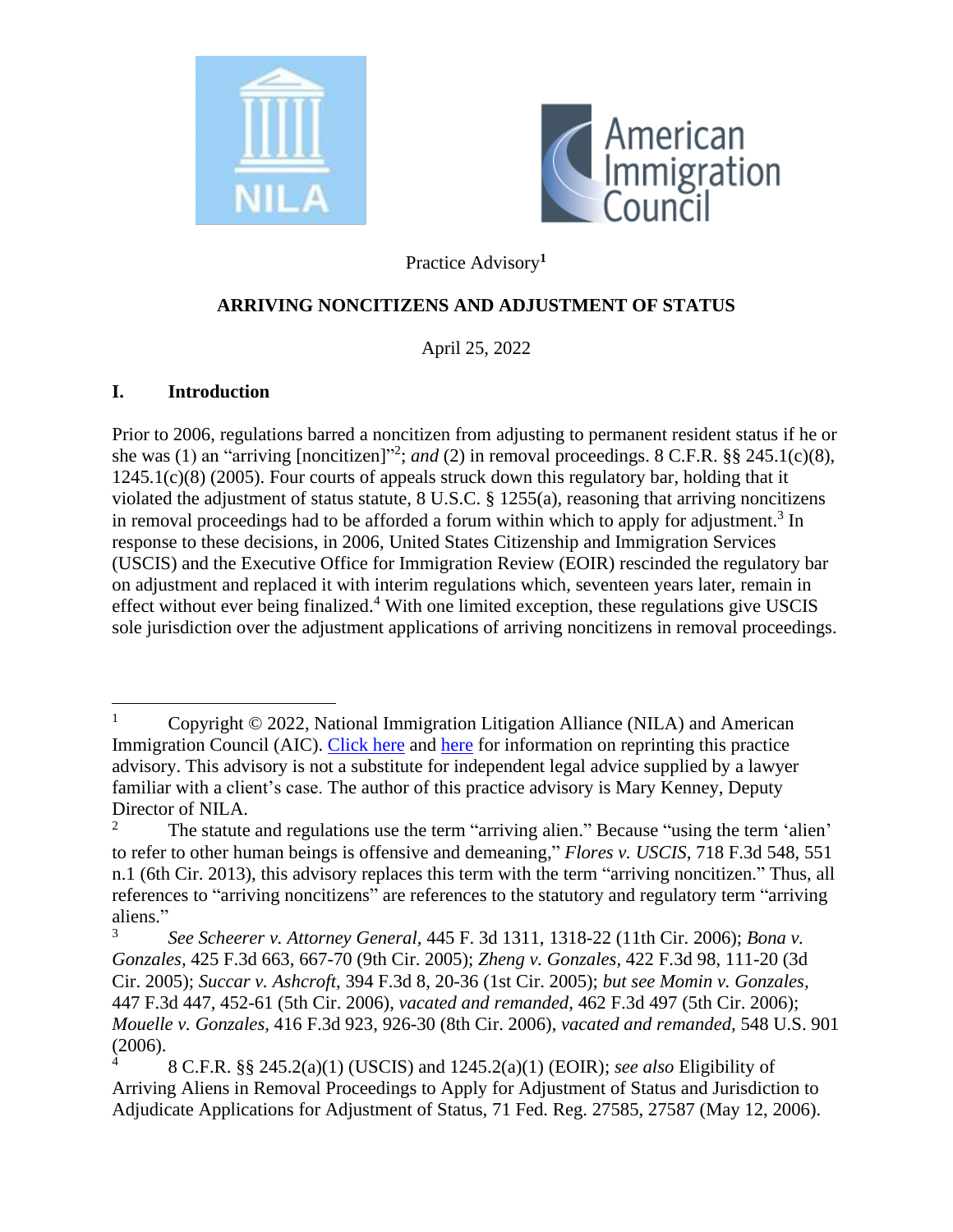The regulations provide an avenue for arriving noncitizens who (1) have been granted parole, (2) are in removal proceedings, and (3) are otherwise eligible, to adjust their status to that of a lawful permanent resident before USCIS. <sup>5</sup> However, because the regulations do not require an immigration judge to dismiss, continue, or administratively close removal proceedings while the adjustment application is pending, these applicants will be at risk of deportation if they receive a final removal order before USCIS adjudicates their adjustment application. Similarly, arriving noncitizens who are under an old, unexecuted final order of removal are at risk of deportation notwithstanding USCIS' authority to decide their adjustment applications—and, if they are eligible, approve them. This practice advisory identifies who falls under the classification of "arriving noncitizens," discusses the regulations delineating USCIS vs. EOIR jurisdiction over adjustment applications of arriving noncitizens in removal proceedings and suggests strategies to facilitate the adjustment of status of eligible parolees in removal proceedings before they are removed.

# **II. Arriving Noncitizens**

### **Who is an arriving noncitizen?**

The regulations define an "arriving [noncitizen]" as:

[A]n applicant for admission coming or attempting to come into the United States at a port-of-entry, or [a noncitizen] seeking transit through the United States at a port-of-entry, or [a noncitizen] interdicted in international or United States waters and brought into the United States by any means, whether or not to a designated port-of-entry, and regardless of the means of transport. An arriving [noncitizen] remains an arriving [noncitizen] even if paroled pursuant to section 212(d)(5) of the Act [8 U.S.C.  $\S 1182$ ], and even after such parole is terminated or revoked.<sup>6</sup>

Most commonly, arriving noncitizens are those who seek admission at a port-of-entry and whom immigration officials allow to enter by means of parole but do not "admit." As used here, the term "admission" is the "lawful entry of [a noncitizen] into the United States after inspection and authorization by an immigration officer."<sup>7</sup>

Noncitizens granted parole at a port-of-entry under 8 U.S.C. § 1182(d)(5) fall within the definition of an "arriving [noncitizen]" because immigration officials permit them to enter the country but do not admit them.<sup>8</sup> Moreover, a grant of parole under  $\S 1182(d)(5)$  satisfies the

<sup>5</sup> For adjustment of status eligibility requirements and bars, *see generally* 8 U.S.C. § 1255(a) *et seq.*; 8 C.F.R. § 245.1.

<sup>6</sup> 8 C.F.R. §§ 1.2, 1001.1(q).

<sup>7</sup> 8 U.S.C. § 1101(a)(13)(A).

<sup>8</sup> 8 U.S.C. § 1182(d)(A) permits DHS officers to parole "into the United States" for urgent humanitarian reasons or where there is a significant public benefit any noncitizen who is seeking admission. The provision specifies that the "parole of such [noncitizen] shall not be regarded as an admission." *Id.*; *see also* 8 U.S.C. § 1101(a)(13)(B) (specifying that a noncitizen who is paroled is not considered "admitted").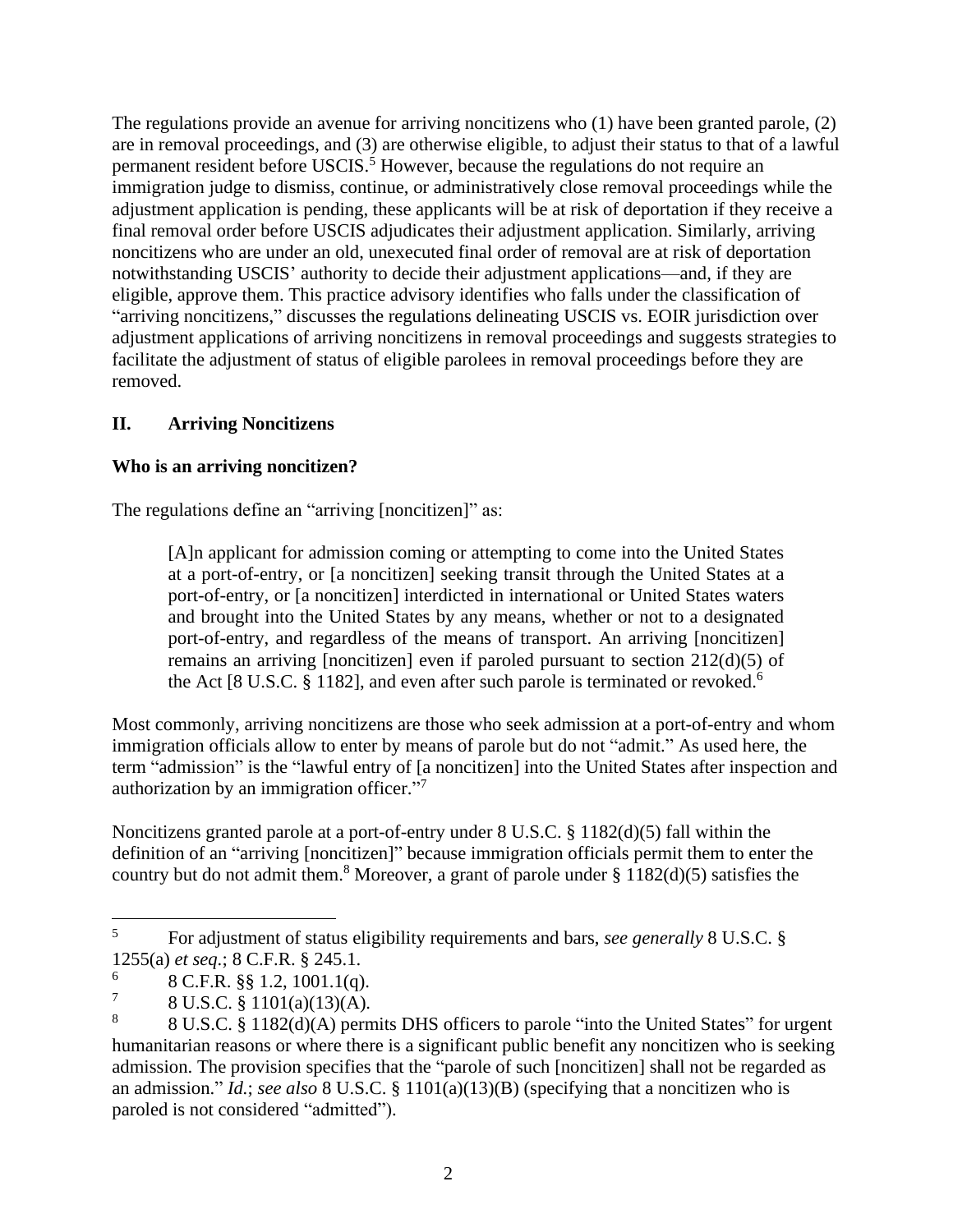requirement in 8 U.S.C. § 1255(a) that an adjustment applicant have been "inspected and admitted or paroled." Generally, returning lawful permanent residents (LPR) are not considered to be seeking admission and thus are not classified as arriving noncitizens, unless they meet one of six statutory exceptions in 8 U.S.C.  $\S 1101(a)(13)(C)^{9}$ 

### **Are the terms "arriving [noncitizens]" and "applicants for admission" the same?**

While the term "applicant for admission" is not defined in the Immigration and Nationality Act (INA), the statute broadly identifies those who fall within the term's parameters as any noncitizen who:

is present in the United States who has not been admitted or who arrives in the United States (whether or not at a designated port of arrival and including a[] [noncitizen] who is brought to the United States after having been interdicted in international or United States waters). $10$ 

As such, someone classified as an "arriving [noncitizen]" also is an applicant for admission. However, the latter category is broader than the former so not all applicants for admission are arriving noncitizens. That is, while individuals who enter the United States without inspection are considered applicants for admission, they are not arriving noncitizens as they did not seek admission at a port-of-entry. A noncitizen who was admitted after inspection is neither an applicant for admission nor an arriving noncitizen, even if that person subsequently falls out of status.

### **How can a practitioner determine if a client is an arriving noncitizen?**

Whether a noncitizen is classified as arriving affects whether DHS can charge the individual as inadmissible under 8 U.S.C. § 1182 or deportable under 8 U.S.C. § 1227, which agency has

That statute specifies that a returning LPR "shall not be regarded as seeking admission" unless the individual has: abandoned or relinquished their status; been outside the United States for a continuous period in excess of 180 days; engaged in illegal activity after departure; departed the country while under certain legal processes; committed an offense under 8 U.S.C. § 1182(a)(2) for which certain relief has not been granted; or attempts to enter the country not at a port-of-entry or without inspection. *See also Matter of Pena*, 26 I&N Dec. 613 (BIA 2015) (holding that a returning LPR cannot be charged as arriving on the basis that LPR status was obtained unlawfully as that is not one of the six statutory exceptions); *but see Kim v. Holder*, 560 F.3d 833, 838 (8th Cir. 2009) (finding that a noncitizen who obtained LPR status fraudulently was properly treated as an arriving noncitizen charged with inadmissibility).<br> $^{10}$  8 U S C  $^{8}$  1225(e)(1); see also 8 C E B  $^{8}$  225 1(f)(2) (discussing non

<sup>10</sup> 8 U.S.C. § 1225(a)(1); *see also* 8 C.F.R. § 235.1(f)(2) (discussing noncitizens present without admission or parole and those who enter without inspection), (f)(3) (explaining that noncitizens interdicted at sea are applicants for admission); *but see* 8 C.F.R. § 235.1(f)(4) (clarifying that a stowaway is not an applicant for admission).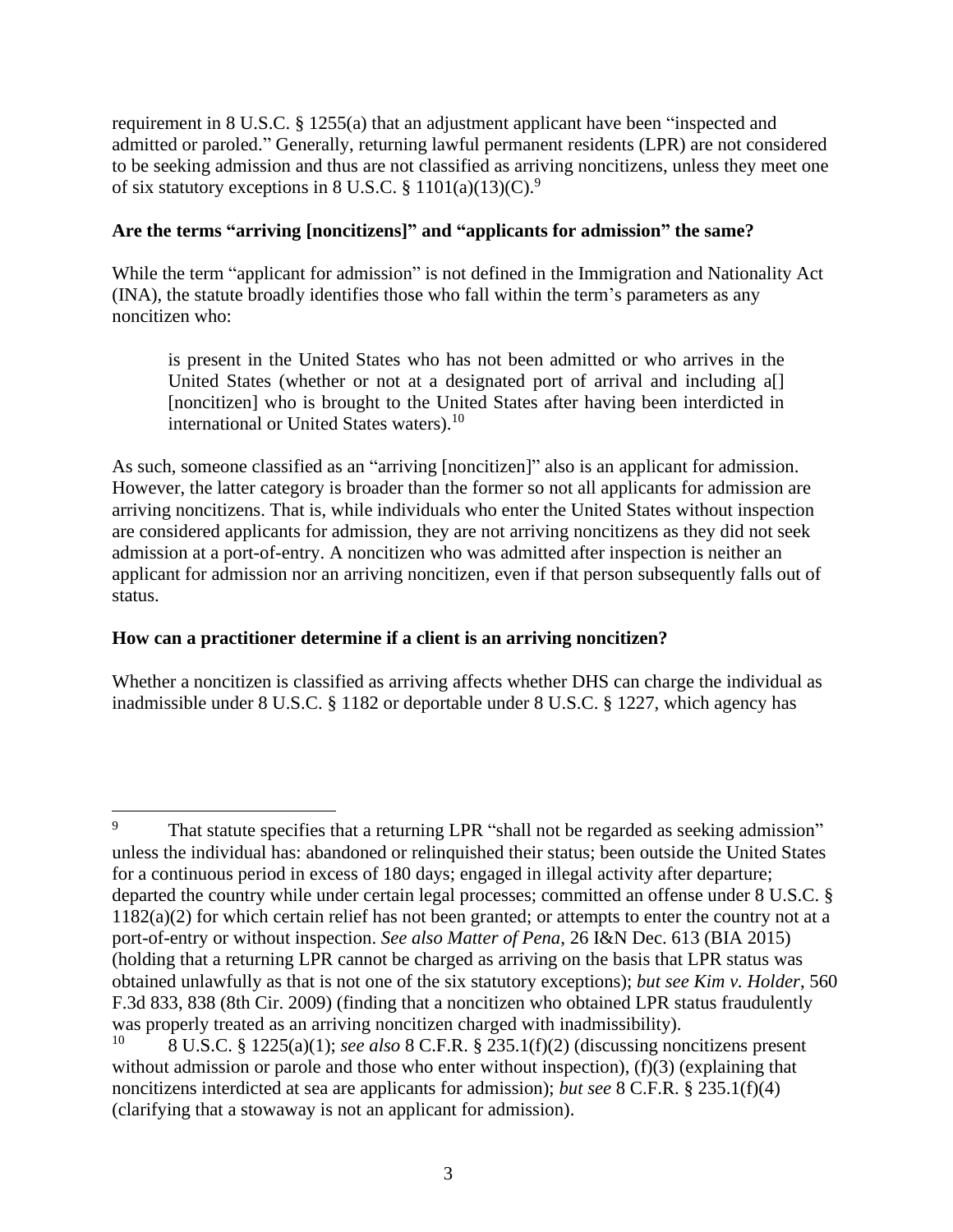jurisdiction over any adjustment application, and the person's options for release from immigration custody.<sup>11</sup>

For clients in removal proceedings, DHS may allege that a noncitizen is an arriving noncitizen by including that allegation on the Notice to Appear (NTA). Specifically, the top of the NTA contains a section in which the DHS officer must elect whether the person is: alleged to be an "arriving [noncitizen]," present in the United States without being admitted or paroled, or someone who previously was admitted.

A practitioner can have a client provide written or oral evidence about to the manner of their entry to the United States and, thus, can confirm or refute an arriving noncitizen allegation. If the client's entry was not through a port-of-entry, then an arriving noncitizen allegation on the NTA is incorrect. In a case in which a client relates facts indicating that the allegation is incorrect, a practitioner can contest the allegation just as they would contest a factual allegation or charge of inadmissibility or deportability. If the immigration judge determines that the individual is not an arriving noncitizen, the judge will have jurisdiction over any adjustment application filed in removal proceedings.<sup>12</sup>

# **III. Agency Jurisdiction over Adjustment Applications**

## **How do the regulations assign jurisdiction between USCIS and EOIR over the adjustment applications of arriving noncitizens in removal proceedings?**

The regulations detail which agency (USCIS or EOIR) has jurisdiction over an adjustment application filed by an arriving noncitizen who is in removal proceedings. With respect to USCIS, 8 C.F.R. § 245.2(a)(1) specifies that it has jurisdiction over the adjustment application of any noncitizen "unless the immigration judge has jurisdiction to adjudicate the application under 8 C.F.R. § 1245.2(a)(1)." Thus, USCIS has jurisdiction over *all* adjustment applications *except*  those over which an immigration judge has jurisdiction.

In turn, 8 C.F.R. § 1245.2(a)(1) states that an immigration judge does not have jurisdiction over an adjustment application of an "arriving [noncitizen]" in removal proceedings, with one exception. Under this exception, an immigration judge has jurisdiction over the adjustment application of an arriving noncitizen in removal proceedings if:

■ the individual properly filed an adjustment application with USCIS while in the United States:

<sup>&</sup>lt;sup>11</sup> Immigration judges lack authority to conduct bond hearings for arriving noncitizens in removal proceedings. *See* 8 C.F.R. §§ 236.1(c)(11)(i); 1003.19(h)(2)(i)(B). Thus, individuals who are properly classified as arriving only are eligible only for parole. *See generally* 8 C.F.R. § 212.5. There is ongoing litigation on the related issue concerning whether individuals who enter without inspection and subsequently demonstrate a credible fear of persecution are entitled to a bond hearing, see *[Padilla v. ICE](https://immigrationlitigation.org/impact-litigation/)*. The custody issue is beyond the scope of this advisory.<br><sup>12</sup> 8 C E R 88 245 2(a)(1) 1245 2(a)(1)

<sup>12</sup> 8 C.F.R. §§ 245.2(a)(1), 1245.2(a)(1).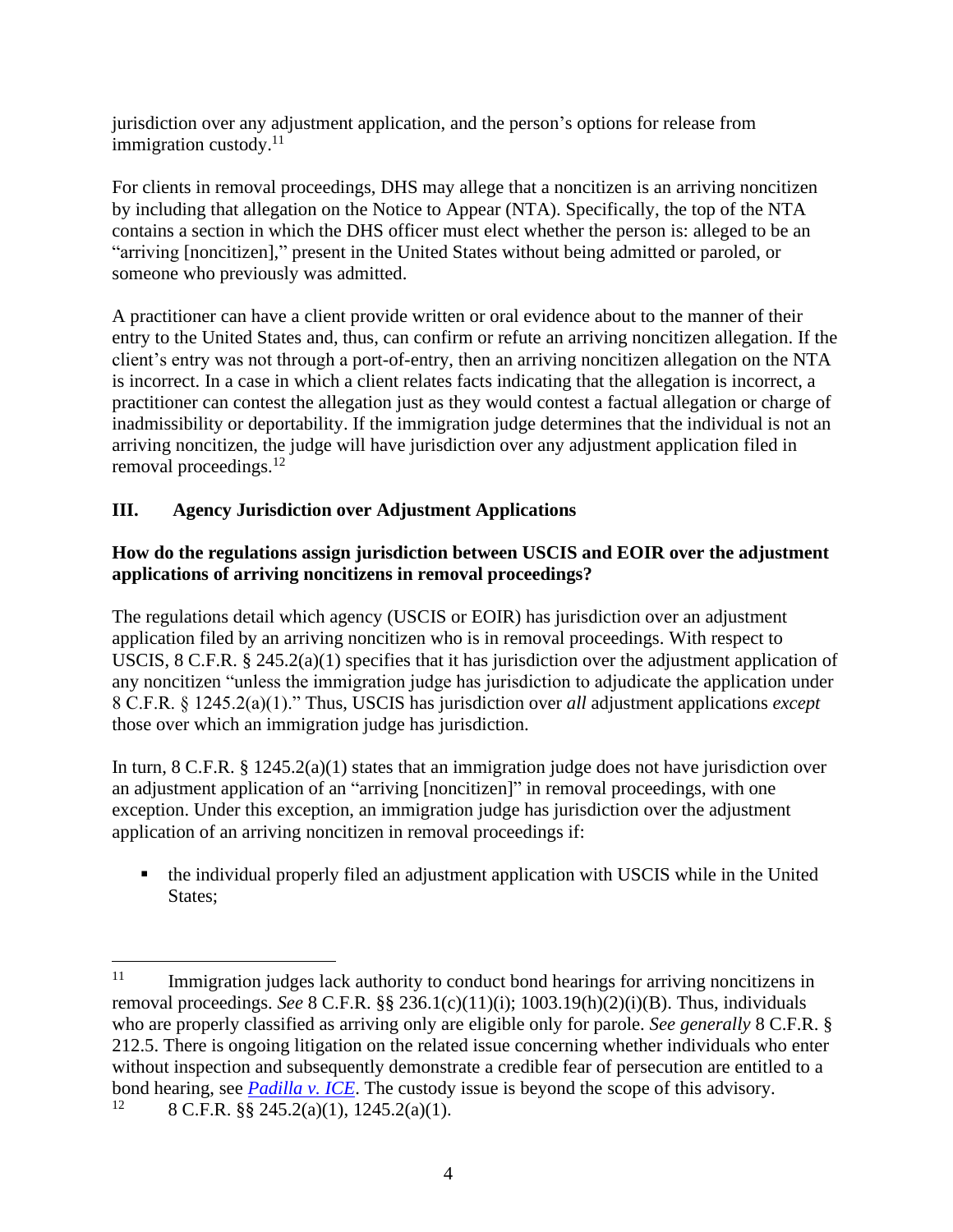- the individual "departed from and returned to the United States pursuant to a grant of advance parole to pursue the previously filed" adjustment application;
- the adjustment application "was denied by USCIS;" and
- DHS placed the parolee in proceedings "either upon the [individual's] return to the United States pursuant to the advance parole or after USCIS denied the [adjustment] application."<sup>13</sup>

The regulations address only the procedural question of the jurisdiction of the two agencies over adjustment applications; they do not impact any substantive eligibility issue. Consequently, USCIS adjudicators must apply the same standards to the adjustment applications of paroled arriving noncitizens as they would to the adjustment application of anyone else.<sup>14</sup>

These regulations were adopted in response to decisions of several courts of appeals which held that, consistent with the statutory scheme, an arriving noncitizen in removal proceedings must be afforded some forum in which to apply for adjustment of status.<sup>15</sup> In deciding upon this forum, USCIS and EOIR adopted the structure that existed prior to passage of the Illegal Immigration Reform and Immigrant Responsibility Act of 1996, Division C of Pub. L. 104–208, 110 Stat. 3009-546. At that time, there were two major types of proceedings to remove a noncitizen from the United States: exclusion proceedings, which were brought against individuals who had never made an entry into the United States; and deportation proceedings, brought against individuals who had entered the United States. Under this former model, arriving noncitizens were subject to exclusion proceedings. A noncitizen in exclusion proceedings was not barred from applying for adjustment of status. Generally, however, only the former INS had jurisdiction over the adjustment applications of individuals in exclusion proceedings; immigration judges did not have jurisdiction over these applications, with one limited exception.<sup>16</sup> Moreover, an individual remained eligible to adjust even when he or she had a final order of exclusion, provided the order had not been executed.<sup>17</sup> The current regulations have been upheld by several courts.<sup>18</sup>

<sup>&</sup>lt;sup>13</sup> 8 C.F.R. § 1245.2(a)(1)(ii).<br><sup>14</sup> See Fligibility of Arriving

<sup>14</sup> *See* Eligibility of Arriving Aliens in Removal Proceedings to Apply for Adjustment of Status and Jurisdiction to Adjudicate Applications for Adjustment of Status, 71 Fed. Reg. 27585, 27590 (May 12, 2006).

<sup>&</sup>lt;sup>15</sup> *See* note 3, *supra*, for citations to these cases.<br><sup>16</sup> *Matter of Castro*, 21 J&N Dec <sup>270</sup> <sup>290</sup> (DJA

*Matter of Castro*, 21 I&N Dec. 379, 380 (BIA 1996). The current exception allowing for immigration judge jurisdiction parallels the exception that existed in exclusion proceedings.

See Matter of C-H-, 9 I&N Dec. 265, 266 (Reg. Comm'r 1961) (holding that a noncitizen is eligible to adjust notwithstanding an exclusion order where she has been inspected and paroled and is otherwise eligible); *see also Matter of Garcia,* 16 I&N Dec. 653, 655 (BIA 1978) (noting that INS had a policy of "refraining from either deporting or instituting proceedings against the beneficiary of a prima facie approvable visa petition if approval of the visa petition would make the beneficiary immediately eligible for adjustment of status")

<sup>18</sup> *See*, *e.g.*, *Gazeli v. Sessions*, 856 F.3d 1101, 1108-09 (6th Cir. 2017); *Scheerer v. U.S. Att'y Gen.*, 513 F.3d 1244, 1249-52 (11th Cir. 2008); *Cardella v. Sessions*, 700 F. App'x. 712, 712-13 (9th Cir. 2017); *Osazee v. Holder*, 324 F. App'x. 338, 340 (5th Cir. 2009).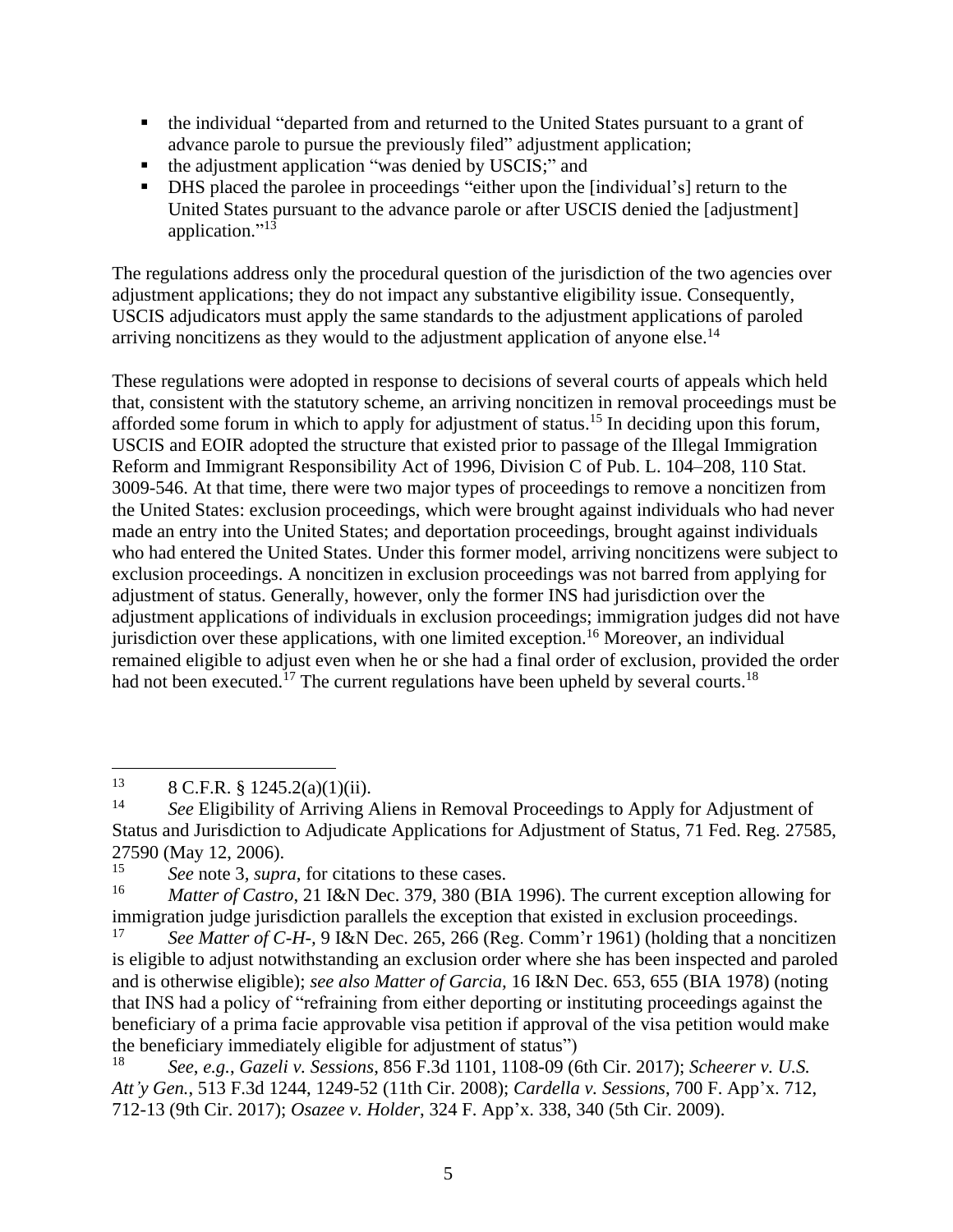### **Does USCIS have jurisdiction to decide an adjustment application if the arriving noncitizen is under a final order of removal?**

Yes, USCIS has jurisdiction over the adjustment application of an arriving noncitizen even when a removal order has become administratively final, as long as the order has not been executed that is, as long as the individual has not departed, whether voluntarily or not, after the removal order was issued.<sup>19</sup>

Under 8 U.S.C. § 1255(a), a noncitizen must be admissible to the United States to adjust status. Significantly, as explained in a USCIS memorandum, "[t]he removal order, itself, does not make the [noncitizen] inadmissible until it is executed."<sup>20</sup> Thus the removal order is not a bar to adjustment. However, practitioners still must consider whether the underlying ground upon which the removal order is based renders the noncitizen inadmissible and therefore ineligible for adjustment and, if it does, whether a waiver is available. For example, where the removal order is based on 8 U.S.C. § 1182(a)(7)—the inadmissibility ground for individuals who did not have a valid visa or other entry document at the time of admission—the adjustment itself will cure this inadmissiblity. In *Matter of C-H-*, 9 I&N Dec. 265 (Reg. Comm'r 1961), the noncitizen was found inadmissible and ordered excluded because she was not in possession of a valid immigrant visa. Before the exclusion order was executed, she applied for adjustment of status with the former INS. In a precedent decision, the Regional Commissioner held that the exclusion order did not render her ineligible for adjustment. *Id.* at 266. Although she was inadmissible for lack of a valid visa at the time the exclusion order was issued, she subsequently became eligible for a visa (the basis for her adjustment application) and thus was no longer inadmissible on this ground. The reasoning of *Matter of C-H-* is equally applicable to a case involving a final order of removal rather than exclusion.

In contrast, a removal order issued in absentia will render the noncitizen ineligible for adjustment, unless the order was issued more than ten years ago. An in absentia order—if issued with proper notice—carries a ten-year bar to adjustment.<sup>21</sup>

<sup>19</sup> *See* 8 U.S.C. § 1101(g) (specifying that a noncitizen who departs the United States while under an order of removal "shall be considered to have been deported or removed").

<sup>&</sup>lt;sup>20</sup> *See USCIS Memorandum, "Eligibility of Arriving Aliens in Removal Proceedings to* Apply for Adjustment of Status and Jurisdiction to Adjudicate applications for Adjustment of Status" (Jan. 12, 2007), https://www.aila.org/infonet/uscis-adjustment-by-arriving-aliens-inremoval ("The removal order, itself, does not make the alien inadmissible until it is executed."); *Matter of C-H-,* 9 I&N Dec. at 265; *see also Matter of Yauri*, 25 I&N Dec. 103, 106-107 (BIA 2009) (relying on statements by counsel for DHS and concluding that USCIS retains jurisdiction over the adjustment application of an arriving noncitizen even when there is a final order of removal).

<sup>&</sup>lt;sup>21</sup> 8 U.S.C. § 1229a(b)(7). In limited circumstances, an in absentia order of removal may be rescinded and opened. 8 U.S.C. § 1229a(b)(5)(C).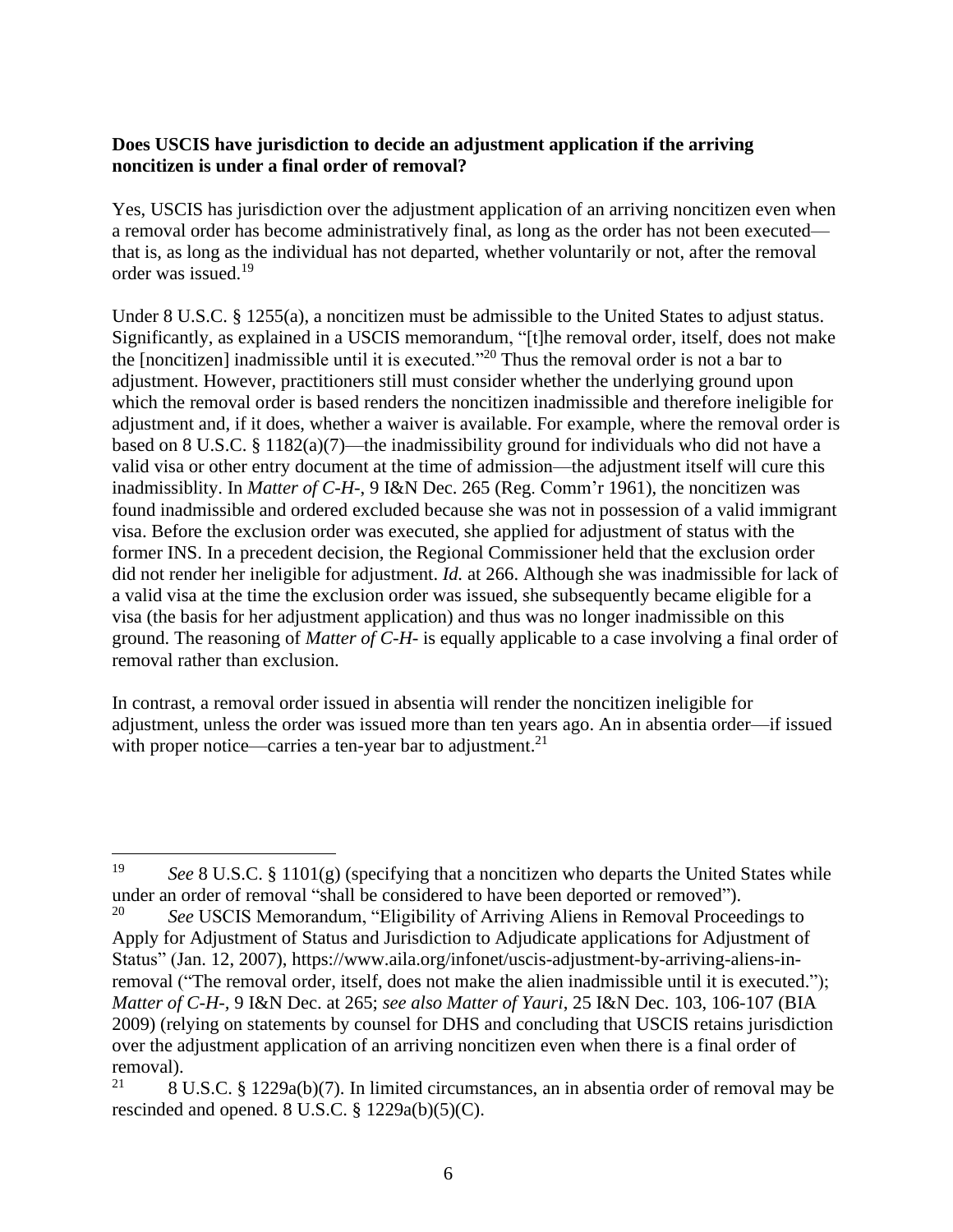Finally, it is important to keep in mind that any noncitizen with a final order of removal is always at risk of being removed. As in all cases, the client and the attorney must evaluate this risk before the client decides whether to apply for adjustment.

# **IV. Advocacy Strategies**

## **What strategies are there to prevent a removal order from being issued—and executed before USCIS decides the adjustment application?**

Under the regulations, the removal hearing and the adjustment application proceed on two independent tracks—the first under the jurisdiction of EOIR and the second, of USCIS. As a result, there is always the risk that a removal order will be issued and executed before USCIS decides the adjustment application. If the noncitizen is removed before the adjustment application is decided, he or she will have lost the opportunity to adjust.

Where an individual is currently in removal proceedings, he or she can ask the U.S. Immigration and Customs Enforcement (ICE) attorney to exercise prosecutorial discretion by joining a motion to dismiss or administratively close proceedings. The fact that the noncitizen may be eligible for adjustment of status is a factor that the ICE attorney should consider under DHS's most recent (as of April 2022) guidelines for the exercise of prosecutorial discretion.<sup>22</sup>

Where the noncitizen is under a final order of removal, he or she can move to reopen the removal case, which, if granted, will eliminate the removal order. If reopening is granted, the noncitizen then should move to dismiss or administratively close the proceedings, to allow USCIS time to adjudicate the adjustment application. The time and number limits on a motion to reopen do not apply if all parties agree to the motion and file it jointly.<sup>23</sup>

Consequently, as a practical matter, the most straightforward way to ensure that a client with a final order of removal remains within the United States until USCIS decides the adjustment application is to obtain the cooperation of DHS, if possible. This may involve asking DHS to join a motion to reopen or asking it to stay removal until after the adjustment application is decided. $24$ 

Although the Board of Immigration Appeals (BIA) stated in *Matter of Yauri*, 25 I&N Dec. 103 (BIA 2009), that reopening would generally not be granted to allow a noncitizen to pursue relief over which an immigration judge or the Board does not have jurisdiction, it may still be possible to convince either an immigration judge or the Board to grant this relief even in the absence of a joint motion. 25

<sup>22</sup> *See, e.g.,* Kerry E. Doyle, Guidance to OPLA Attorneys Regarding the Enforcement of Civil Immigration Laws and the Exercise of Prosecutorial Discretion (April 3, 2022), AILA Doc. No. 22040500, [https://www.ice.gov/doclib/about/offices/opla/OPLA-immigration](https://www.ice.gov/doclib/about/offices/opla/OPLA-immigration-enforcement_guidanceApr2022.pdf)[enforcement\\_guidanceApr2022.pdf.](https://www.ice.gov/doclib/about/offices/opla/OPLA-immigration-enforcement_guidanceApr2022.pdf)

<sup>23</sup> <sup>23</sup> 8 C.F.R. §§ 1003.2(c)(3)(ii), 1003.23(b)(4)(iv).<br><sup>24</sup> 5 c i d i <sup>9</sup> G E B <sup>8</sup> 8 241.6 1241.6

<sup>24</sup> *See id*.; 8 C.F.R. §§ 241.6, 1241.6.

<sup>25</sup> *See, e.g., Dirav Dolatbhai Patel,* AXXX XX3 819, 2017 WL 4946915 (BIA Sept. 15, 2017) (distinguishing *Matter of Yauri* and finding that the case presented compelling reason to grant reopening).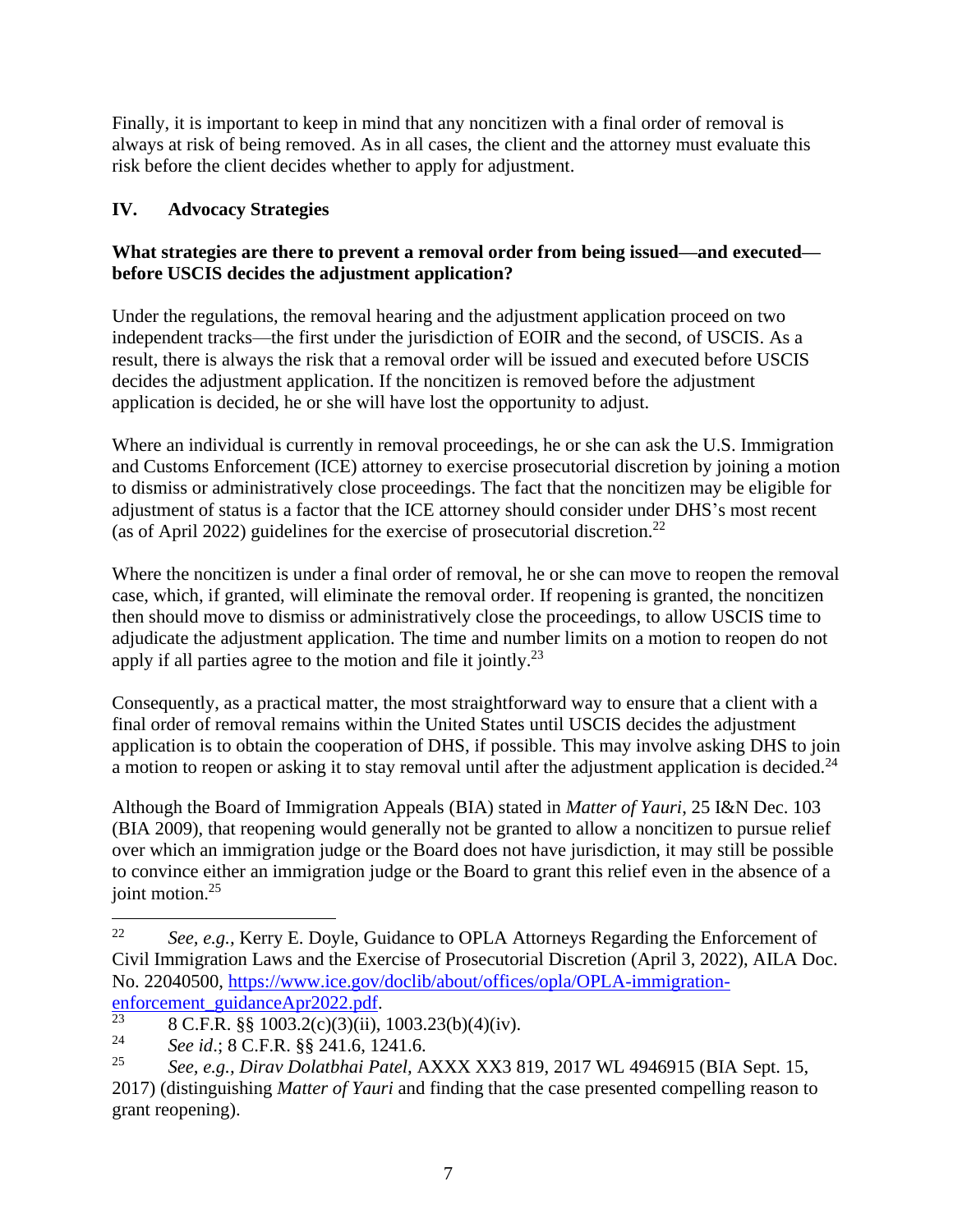In *Matter of Yauri*, the BIA emphasized its lack of jurisdiction over the adjustment application and framed the motion to reopen as an effort to "stay" execution of the final order.<sup>26</sup> Several courts have rejected this reasoning. For example, the Ninth Circuit refused to defer to *Matter of Yauri*, finding that it conflicted with the motion to reopen regulation.<sup>27</sup> Specifically, the court found that the stay regulation the BIA relied upon, which grants the BIA the authority to stay the execution of a removal order while a motion to reopen is pending, in no way restricts the BIA's authority to reopen a case. Thus, the court rejected the conclusion that the BIA had no authority under the regulations to reopen a case of an "arriving [noncitizen]" in order to provide the noncitizen the opportunity to adjust before USCIS.<sup>28</sup> The Eighth Circuit similarly rejected the BIA's reasoning, explaining that once a case is reopened there no longer is a final order to "stay" while USCIS decides the adjustment application. $^{29}$ 

### **Where an arriving noncitizen under a final, unexecuted order of removal is adjusted by USCIS, are there any further steps that should be taken?**

Upon adjustment, the applicant becomes a legal permanent resident (LPR). The grant of LPR status supersedes any removal order that previously had been issued. Unfortunately, however, DHS officials, and particularly officers at ports of entry, may not understand this if they see that a final order of removal remains in the noncitizen's record. Consequently, an arriving noncitizen under a final order of removal who successfully adjusts his or her status before USCIS should move to reopen and terminate the removal proceedings. If the case is reopened and terminated, there will no longer be an administratively final order on record. In turn, this could make return to the United States after a trip abroad less risky for the individual.

In *Matter of Yauri*, the BIA ultimately granted exactly this relief, finding that once the adjustment application had been granted, reopening solely for the purpose of terminating the removal proceedings was "warranted."<sup>30</sup>

<sup>30</sup> 25 I&N Dec. at 112. The BIA addressed two pending motions to reopen in *Matter of Yauri*. The first was the respondent's motion, filed while her adjustment application was pending with USCIS and seeking reopening and a continuance until USCIS decided the adjustment application. DHS opposed this motion. Before the BIA issued its decision, however, Ms. Yauri's

<sup>&</sup>lt;sup>26</sup> 25 I&N Dec. at 108-109.

<sup>27</sup> *Singh v. Holder*, 771 F.3d 647, 652 (9th Cir. 2014).

 $\frac{28}{29}$  *Id.* 

<sup>29</sup> *Clifton v. Holder*, 598 F.3d 486, 493-94 (8th Cir. 2010); *see also Freire v. Holder*, 647 F.3d 67, 70 (2d Cir. 2011) (reversing decision denying a continuance to allow USCIS the opportunity to decide the adjustment application of the respondent, who was an "arriving [noncitizen]"); *Ceta v. Mukasey*, 535 F.3d 639, 646-47 (7th Cir. 2008) (explaining that successful implementation of the regulations required at least "minimal coordination" between EOIR and USCIS or the "statutory opportunity to seek adjustment will be a mere illusion"); *Kalilu v. Mukasey*, 548 F.3d 1215, 1218 (9th Cir. 2008) (stressing that the opportunity the regulations provide for an "arriving [noncitizen]" to demonstrate eligibility for adjustment is "rendered worthless where the BIA … denies a motion to reopen … that is sought in order to provide time for USCIS to adjudicate a pending application").<br> $^{30}$  25 J & N Dec. at 112. The PLA addressed two pending p